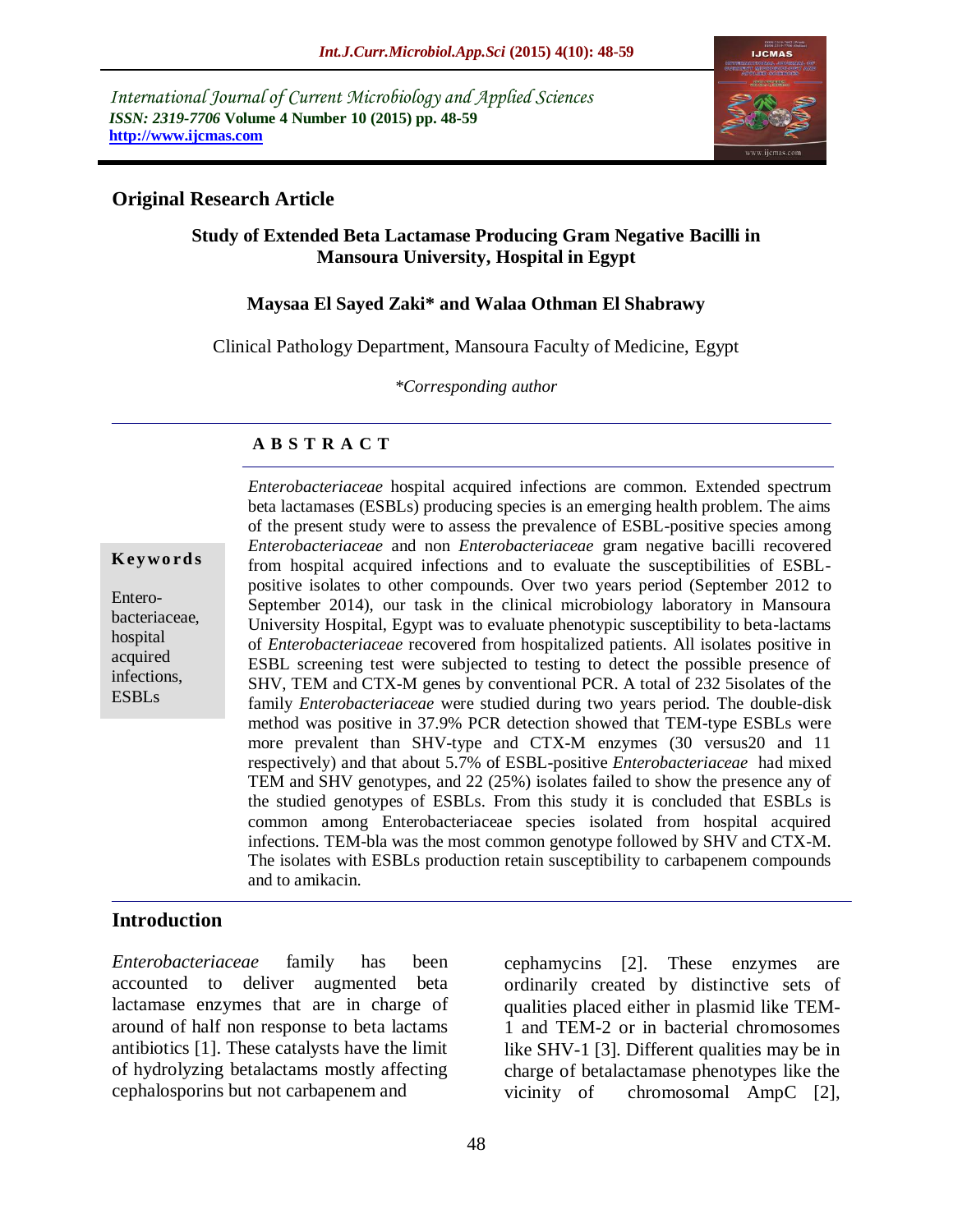hyperproduction of TEM enzymes, creation of inhibitor-resistant TEM (IRT), generation of oxacillinases, or obtaining of plasmidinterceded cephalosporinase [2,4-6]. Notwithstanding the established TEM- and SHV-inferred compounds, betalactamases of the CTX-M gathering and VEB-1 have been accounted for [7-11]. Consequently, the routine identification of betalactam phenotypes of *Enterobacteriaceae* is vital for recognizing and observing the spread of the different sorts of betalactamases.

In *Enterobacteriaceae* species, ESBLs have been accounted for in *Klebsiella* spp. *E. coli, Citrobacter, Enterobacter, Morganella, Proteus, Providencia, Salmonella* and *Serratia* [3,12-15]. Infections brought about by ESBL-positive organisms frequently reported in immunocompromised patients particularly in health care facility procured diseases making it hard to treat these organic entities in high-hazard wards [16-18].

Treatment of patients infected with *Enterobacteriaceae* species producing betalactamase is at most vitality and obliges full joint effort from clinical microbiology labs [19].

Reduced susceptibility or resistance to extended-spectrum cephalosporins and/or monobactams represents the a clue for the presence of ESBL production, however confirmatory tests of using combined clavulanate and selected betalactams are required like double-disk method and E-test specific strips [20-22]. Routine screening of isolates by minimal inhibitory concentration (MIC) tests or disk diffusion method does not accurately define the expression of an extended-spectrum enzyme [23]. ESBLpositive strains are reported as resistant with confirmatory tests even if they were susceptible by MICs break points for cephalosporins and aztreonam. This is well

established for for *Klebsiella* spp. and *E. coli* but has not been established for other *Enterobacteriaceae species*.

In the presence of ESBL-positive strains, microbiology research lab should provide the clinician with reliable therapeutic selection for successfully treating infected patients. Since ESBL distribution has been show to differ among geographical neighborhood [23,24], monitoring of the prevalence and the types of extended spectrum enzyme may contribute to defining the problem.

The aims of the present study were to assess the prevalence of ESBL-positive species among *Enterobacteriaceae* and non *Enterobacteriaceae* Gram negative bacilli recovered from hospital acquired infections and to evaluate the susceptibilities of ESBLpositive isolates to other compounds.

# **Materials and Methods**

The study was carried out in Mansoura University Hospital. It is tertiary regional hospital with 500 beds serving surgical, medical and obstetric and gynaecological departments in Dakhlia government. Over two years period (September 2012 to September 2014), the task of the clinical microbiology laboratory was to evaluate susceptibility to beta-lactams of *Enterobacteriaceae* recovered from hospitalized patients.

# **Antimicrobial susceptibility testing and ESBL detection**

*In vitro* susceptibility testing of all isolates to a wide range of antimicrobials, including both beta-lactams and non-beta-lactams, was performed using the automated MicroScan WalkAway system (Siemens HealthCare Diagnostics, formerly Dade Behring, USA)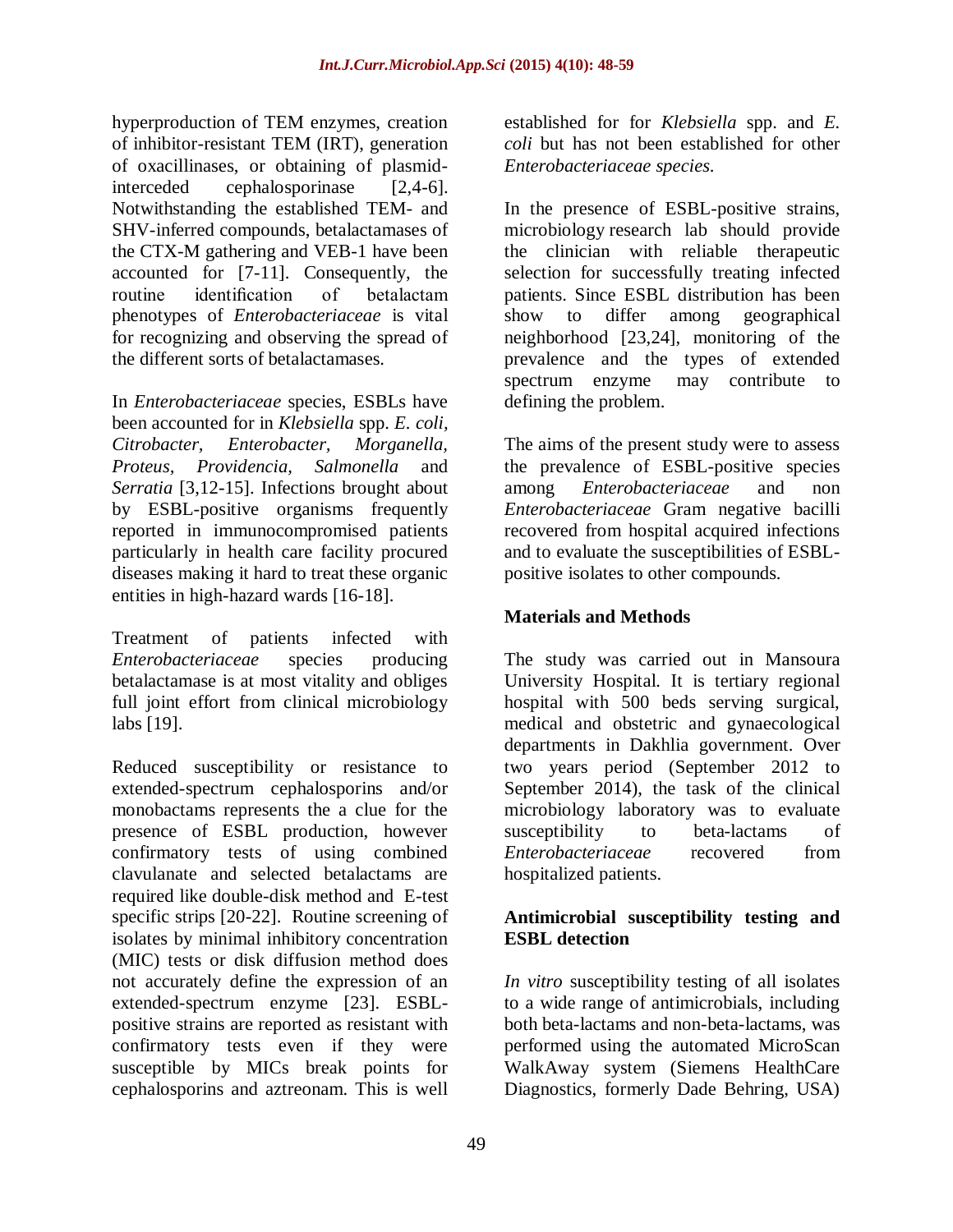and Microscan® Gram Negative Breakpoint Combo panels.

Isolates reported as ESBL positive, using the automated system, were designated as ESBL screen-positive and were further subjected to a confirmatory test. Confirmation of the ESBL phenotype was performed using the combination disk method based on the inhibitory effect of clavulanic acid according to the CLSI criteria

# **Detection of ESBL genes by PCR**

All isolates positive in ESBL screening test were subjected to testing to detect the possible presence of *SHV, TEM* and *CTX-M*  genes by conventional PCR. The primers and a list of the detectable genes of each gene group are listed in table 1. A single colony of the isolated bacteria was emulsified in the 50 μl reaction mix, which contained 10 pmol of each primer, 10mM dNTPs mix (Qiagen, Hilden, Germany) and 2.5 U of Taq DNA polymerase (Qiagen, Hilden, Germany) in 1x Taq polymerase buffer.

Amplification reactions were performed under the following conditions: initial denaturation at 94°C for 5 minutes, followed by 35 cycles of denaturation at 94°C for 30 seconds, annealing at 60°C for 30 seconds with an extension at 72<sup>o</sup>C for 50 seconds, and a final extension for one cycle at 72°C for 5 minutes. The PCR product was then run on a 1.5 % agarose gel for detection of the amplified fragment [24].

# **Results and Discussion**

During the period of the study the laboratory received 600 different samples diagnosed as hospital acquired infections according to CDC criteria. Among those samples, 232 samples culture yielded *Enterobacteriaceae* species.

The commonest sites of infections were wound infections (41.4%), gastrointestinal tract infections (26.7%) and sepsis (18.9%) table 2.

The commonest *Enterobacteriaceae* isolates were *E. coli* in 40.5%, *Pseudomonas aeruginosa* in 13.8% and *Klebsiella* species in 12.9%, table 3.

Antibiotics susceptibility patterns of the isolated *Enterobacteriaceae* species revealed high resistance pattern for trimethoprim (69.8%) cefepime (67.2%), piperacillin (67.2%), cephalothin (62.1%) and ampiciilin (60%) while lowest resistance was demonstrated toward ticarcillin (13.8%), table 4

Occurrence of ESBL-producing organisms. A total of 232 5isolates of the family *Enterobacteriaceae* were studied during two years period. The double-disk method showed that 88 out of 232 isolates (37.9%) were characterized by synergy between clavulanate and at least one of the tested beta lactams. As shown in table 5, the most common ESBL-producing strain was *E. coli*  (*n* =28), followed by *K. pneumoniae* (*n*  =12), and *Pseudomonas aeruginosa* (*n*   $=12$ ).

Distribution of ESBL gene types in different members of the family *Enterobacteriaceae*. PCR detection of *bla*TEM, *bla*SHV and CTX-M was performed for 88 isolates revealed positive by double disk screening test. The assay showed that TEM-type ESBLs were more prevalent than SHV-type and CTX-M enzymes (30 versus20 and 11 respectively) and that about 5.7% of ESBLpositive *Enterobacteriaceae* had mixed TEM and SHV genotypes, and 22 (25%) isolates failed to show the presence any of the studied genotypes of ESBLs.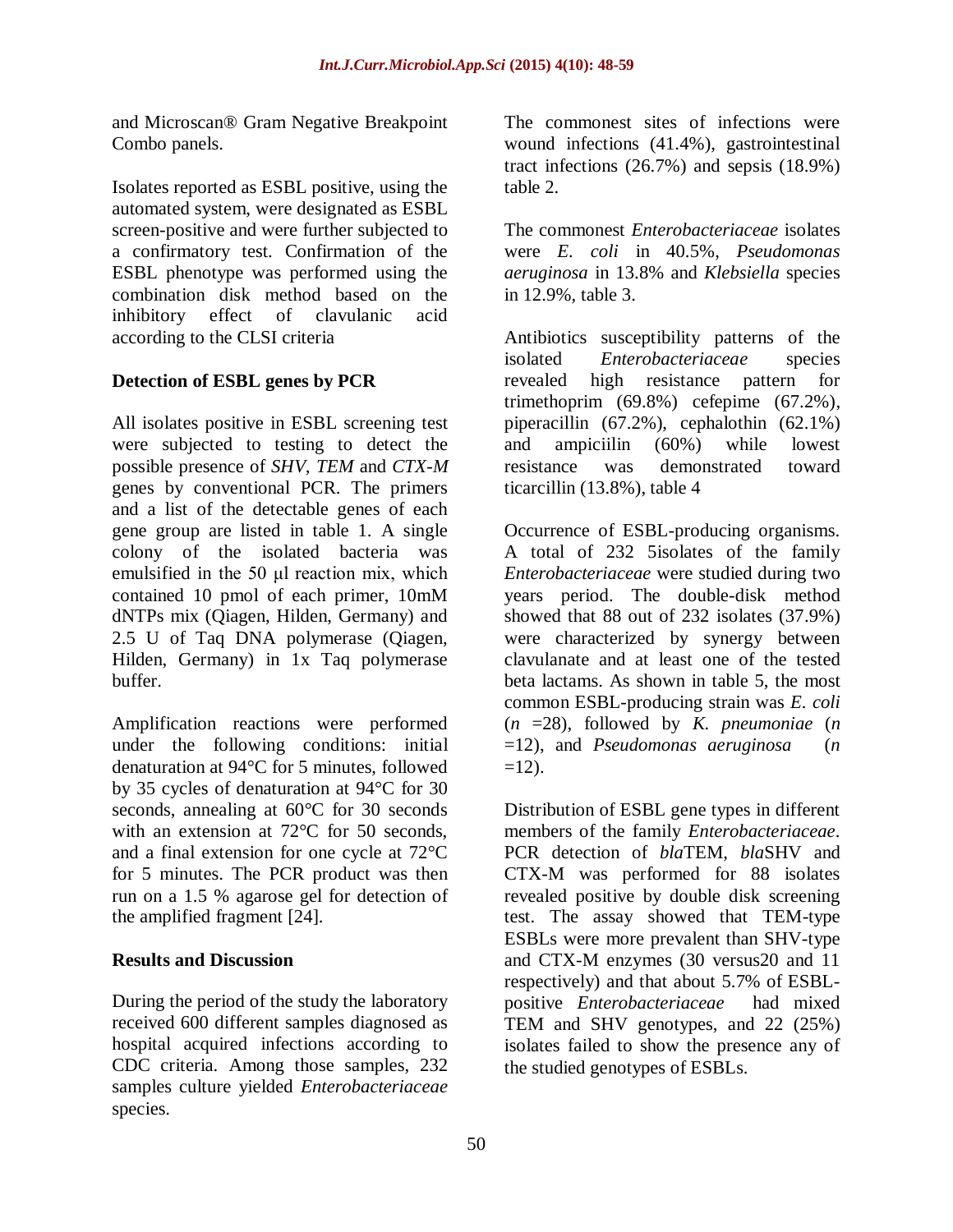TEM-type ESBLs appeared to be particularly prevalent equal to or above 50% for the following species: *E. coli, K. pneumoniae* and *M. morganii* SHV-type enzymes, in contrast, were widely diffused for *Acinetobacter* and *S. fonticola.*

It is noteworthy that *Salmonella* species isolated had CTX-M genotypes whereas non-TEM, non-SHV enzymes were found in most species but were particularly frequent in *Pseudomonas species, Enterobacter and Citrobacter.*

Susceptibility pattern of isolated *Enterobacteriaceae* producing ESBLs revealed susceptibility to amikacin, imipenem and meropenem (50% each) with reduced susceptibility to ciprofloxacin (23.9%) (Table 6).

In general, hospital-acquired infections (HAIs) are most commonly associated with invasive medical devices or surgical procedures. Lower respiratory tract and bloodstream infections are the most lethal; however, urinary tract infections are the most common [25]. Hospital-acquired infections are considered the sixth leading cause of death in the United States [26] and Europe [27]. Among HAIs, those infections caused by Gram-negative bacteria are of special concern. These organisms are highly susceptible to acquire antibiotics resistance especially in the presence of antibiotic selection pressure. Moreover, they have multiple mechanisms against the same antibiotic. In the present study, the commonest HAIs that yielded *Enterobacteriaceae* were wound infections (41.4%), gastrointestinal tract infections 26.7% and sepsis (18.9%).

Mansoura University Hospital mainly serves surgical departments and internal medicine departments. Usually, the type of hospital acquired infections depends on the services offered by the health care institute.

Moreover, the increase rate of gastrointestinal tract infections in this study may denotes the source of *Enterobacteriaceae* to be feco-oral.

The commonest isolated *Enterobacteriaceae species were E. coli* in 40.5%, *Pseudomonas aeruginosa* in 13.8% and *Klebsiella* species in 12.9%,

The presence of suitable portal of enter any Gram-negative organism can cause HAIs, however, the most common organisms include *Klebsiella* species, *Escherichia coli*, and *Pseudomonas aeruginosa* [25].

It worth noticing the high prevalence of ESBLs among isolated *Enterobacteriaceae* (37.9%).The production of ESBLs by enterobacteria is a well known resistance mechanism against β-lactams. The prevalence rates of ESBLs in *Enterobacteriaceae* vary according to the geographical region of the study from 9.1% up to 90% [26, 28-30]. Previous study carried in Egypt reported prevalence rate 34.5% [31].

The ESBLs enzymes spread rapidly throughout the world and become the common resistance mechanism once established in a region [32, 33]. Poor hand hygiene and lack of food hygiene are common predisposing factors for the acquiring infection with this resistant bacteria in hospitals [34-37]. Other well known risk factors are improper antibiotic use, prolonged hospital stay, severe underlying illness, recent surgery and the use of invasive medical devices [38-43].

Among ESBL-positive strains, the prevalence of TEM-*bla* type (34.1%) type enzymes was higher than that of SHV- type  $(22.7\%)$  type enzymes and CTX-M  $(12.5\%)$ . Other researchers also reported high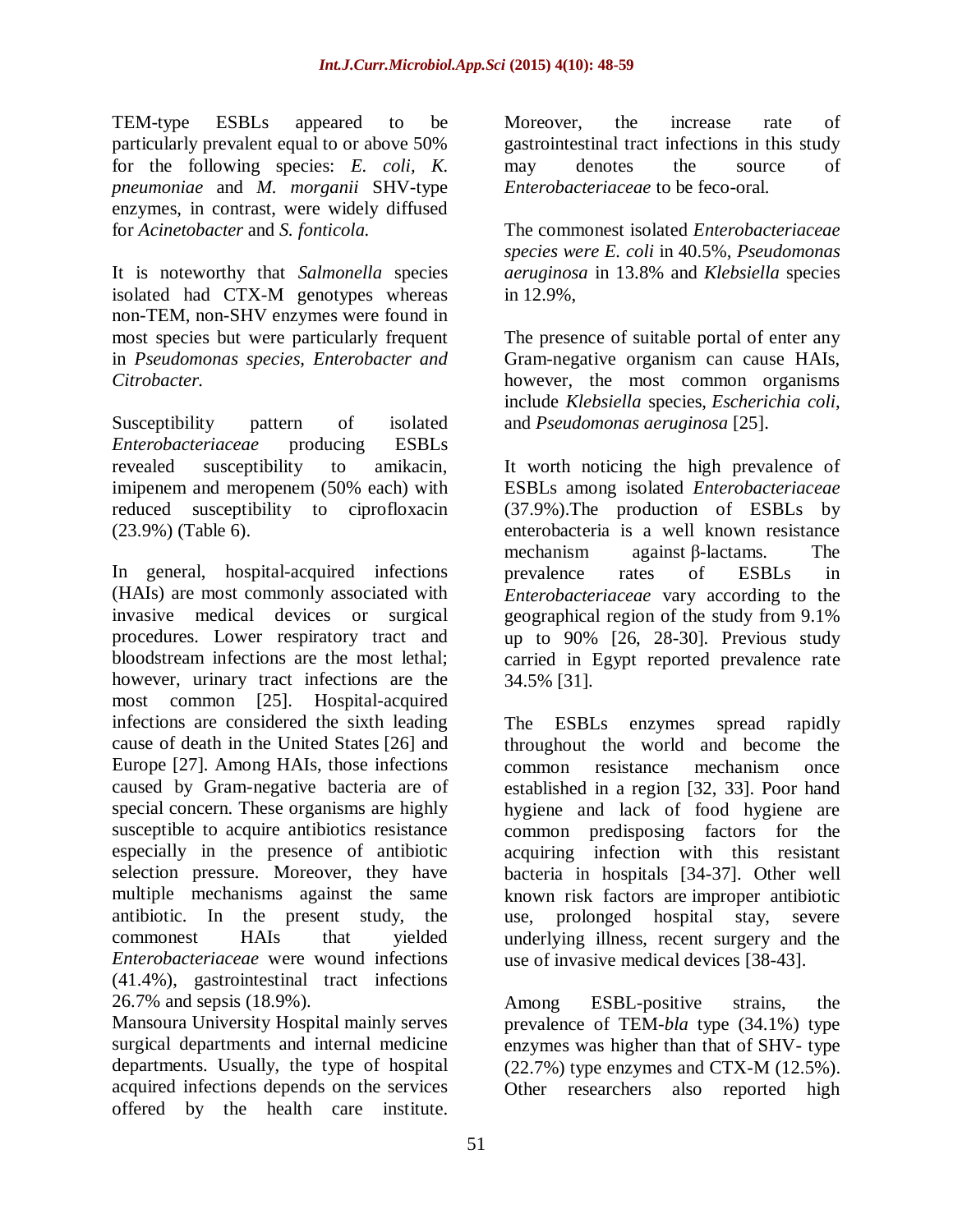prevalence rates of the TEM-*bla* 92 % [44], 82 % [41], 72% [45] and 70% [46].

Usually most ESBLs evolved from gene mutations in classical ß-lactamases (TEM-1, TEM-2 and SHV-1), giving rise to ESBL various forms of the TEM and SHV types. Another family of ESBLs, CTX-M, has emerged over recent years, especially in *E. coli*. This family has become one of the most important families of ESBL enzymes in many countries [47-50]. However, apparently this is not the case in the present study.

Twenty two (25%) isolates of *Enterobacteriaceae* strains had ESBLs other than TEM-*bla*, SHV and CTX-M derived enzymes; among these, *Pseudomonas species Enterobacter* and *Citrobacter* were particularly notable. This finding confirms the importance given to the emerging problem of non-TEM, non-SHV enzymes that are spreading worldwide [51-54]. Though many of these unusual enzymes have been detected only in small number of isolates (SFO-1, TLA-1, VEB-1, and BES-1), and PER-type enzymes have been found in Turkey, France, Italy, and Argentina [55, 56].

Table.1 List of primers and the detectable ESBL genes in each gene group

| Gene       | primer                                                         | <b>Amplicon</b> | detectable genes*                                                                                                                                                      |
|------------|----------------------------------------------------------------|-----------------|------------------------------------------------------------------------------------------------------------------------------------------------------------------------|
| <b>SHV</b> | SHV-F: CGCCTGTGTATTATCTCCCT<br>SHV-R: CGAGTAGTCCACCAGATCCT     | $294$ bp        | 1-2, 2A, 5,8-9, 11-13, 18, 24-27, 29-31, 33-38, 41-<br>42, 44-46, 48, 50-52, 55, 57, 59-60, 62-67, 69-83,<br>85 - 86, 89, 92 - 93, 95 - 97, 101 - 105, 108, 110, 120 - |
|            |                                                                |                 | 123, 128-129, 133-137, 140-142, 145, 147-163,<br>165, 167                                                                                                              |
| <b>TEM</b> | TEM-F:TTTCGTGTCGCCCTTATTCC<br>TEM-R: ATCGTTGTCAGAAGTAAGTTGG    | $404$ bp        | 1, 10, 15, 28, 30, 34, 47, 68, 70, 76-77, 79, 88, 95,<br>102, 104-107, 109, 124, 126-130, 132, 140, 143-                                                               |
|            |                                                                |                 | 144, 148, 158, 162, 166, 176, 186, 198, 201                                                                                                                            |
| CTX-M      | CTX-M-F: CGCTGTTGTTAGGAAGTGTG<br>CTX-M-R: GGCTGGGTGAAGTAAGTGAC | 754 bp          | 1, 3, 10-12, 15, 22-23, 28-30, 32, 34, 36, 42, 52, 54-<br>55, 57-58, 60-62, 71-72, 79-80, 82, 88, 96, 101,                                                             |
|            |                                                                |                 | 108, 114, 117, 123, 132-133                                                                                                                                            |

**Table.2** Sites of hospital acquired infections

|                                   | <b>Frequency</b> | $\frac{6}{9}$ |
|-----------------------------------|------------------|---------------|
| Sepsis                            |                  | 18.9          |
| Wound Infections                  | 96               | 41.4          |
| Pneumonia                         | 24               | 10.3          |
| Gastrointestinal tract infections | 62               | 26.7          |
| Urinary tract infections          |                  | 2.6           |
| Total                             | 232              | 100.0         |
|                                   |                  |               |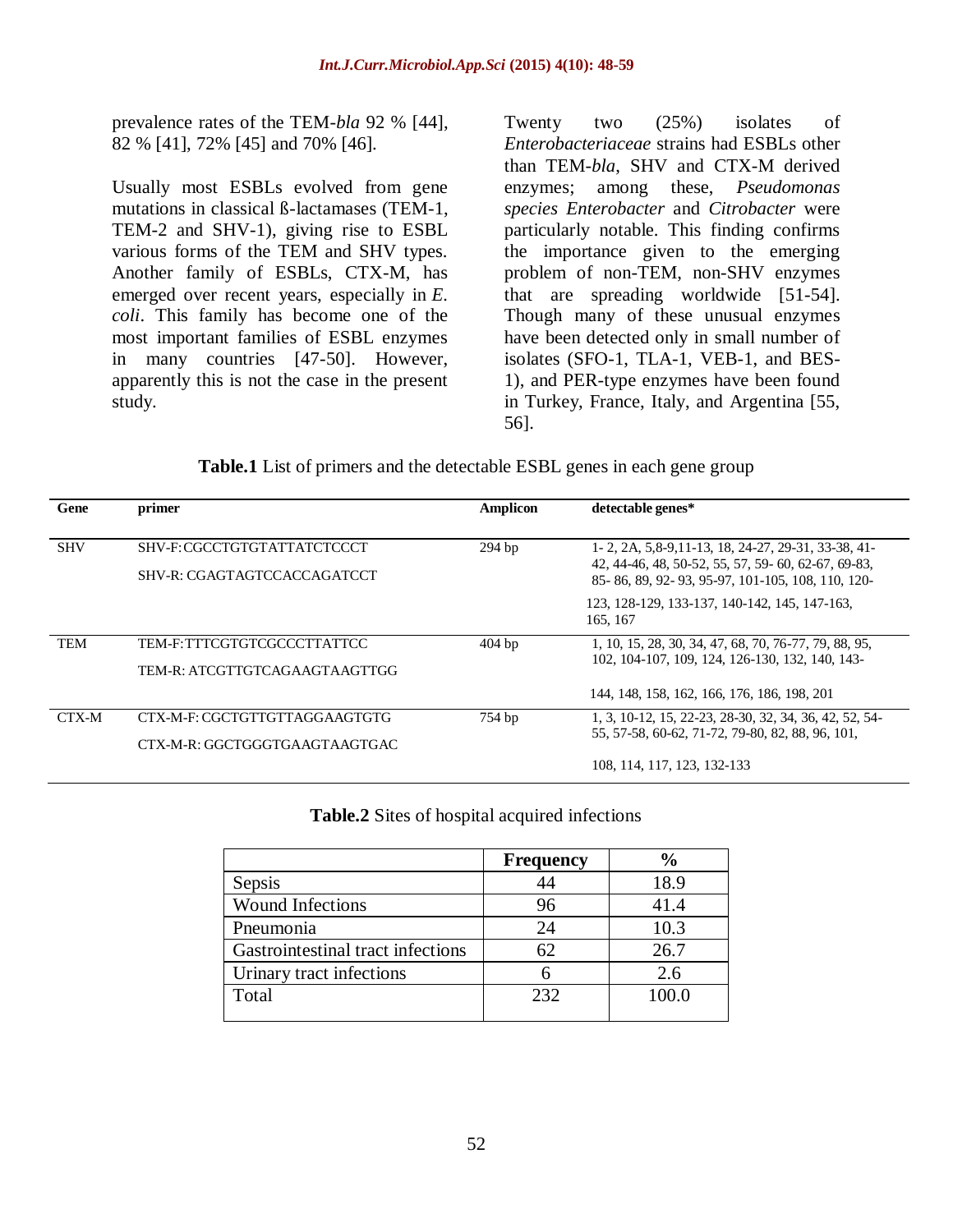| Enterobacteriaceae species | <b>Frequency</b> | $\frac{0}{0}$ |
|----------------------------|------------------|---------------|
| Achromobacter              | 16               | 6.9           |
| Aeromonas hydrophila       | 2                | 0.9           |
| bordetella bronchiseptica  | $\overline{2}$   | 0.9           |
| Citrobacter                | 10               | 4.3           |
| Enterobacter spp.          | 10               | 4.3           |
| E. coli                    | 94               | 40.5          |
| Klebsiella spp.            | 30               | 12.9          |
| Morganella morganii        | 12               | 5.2           |
| Pseudomonas aeruginosa     | 32               | 13.8          |
| Plesiomonas shigelloides   | 4                | 1.7           |
| Proteus vulgaris           | 4                | 1.7           |
| Serratia fonticola         | 8                | 3.4           |
| Salmonella spp.            | $\overline{4}$   | 1.7           |
| Shigella spp.              | 4                | 1.7           |
| Total                      | 232              | 100.0         |

**Table.3** *Enterobacteriaceae* and non *Enterobacteriaceae* Gram negative bacilli isolates

**Table.4** Antibiotics resistance pattern for isolated Gram negative bacilli species

| Antibiotics             | No. | $\frac{0}{0}$ |  |
|-------------------------|-----|---------------|--|
| amikacin                | 41  | 35.3          |  |
| amoclav                 | 50  | 43.1          |  |
| Ampicillin/sulbactam    | 66  | 56.9          |  |
| ampicillin              | 68  | 58.6          |  |
| aztreonam               | 8   | 6.9           |  |
| cefazolin               | 62  | 53.4          |  |
| cefepime                | 78  | 67.2          |  |
| cefotaxime              | 9   | 7.8           |  |
| cefox                   | 57  | 49.1          |  |
| ceftazidime             | 61  | 52.6          |  |
| ceftriaxone             | 54  | 46.6          |  |
| cefur                   | 68  | 58.6          |  |
| cephalothin             | 72  | 62.1          |  |
| ciprofloxacin           | 48  | 41.4          |  |
| gentamycin              | 48  | 41.4          |  |
| imipenem                | 43  | 37.1          |  |
| levofloxacin            | 55  | 47.4          |  |
| meropenem               | 30  | 25.9          |  |
| Piperacillin/tazobactam | 55  | 47.4          |  |
| piperacillin            | 78  | 67.2          |  |
| tetracycline            | 74  | 63.8          |  |
| ticarcillin             | 16  | 13.8          |  |
| tobramycin              | 66  | 56.9          |  |
| trimethoprim            | 81  | 69.8          |  |
| Total                   | 116 | 100           |  |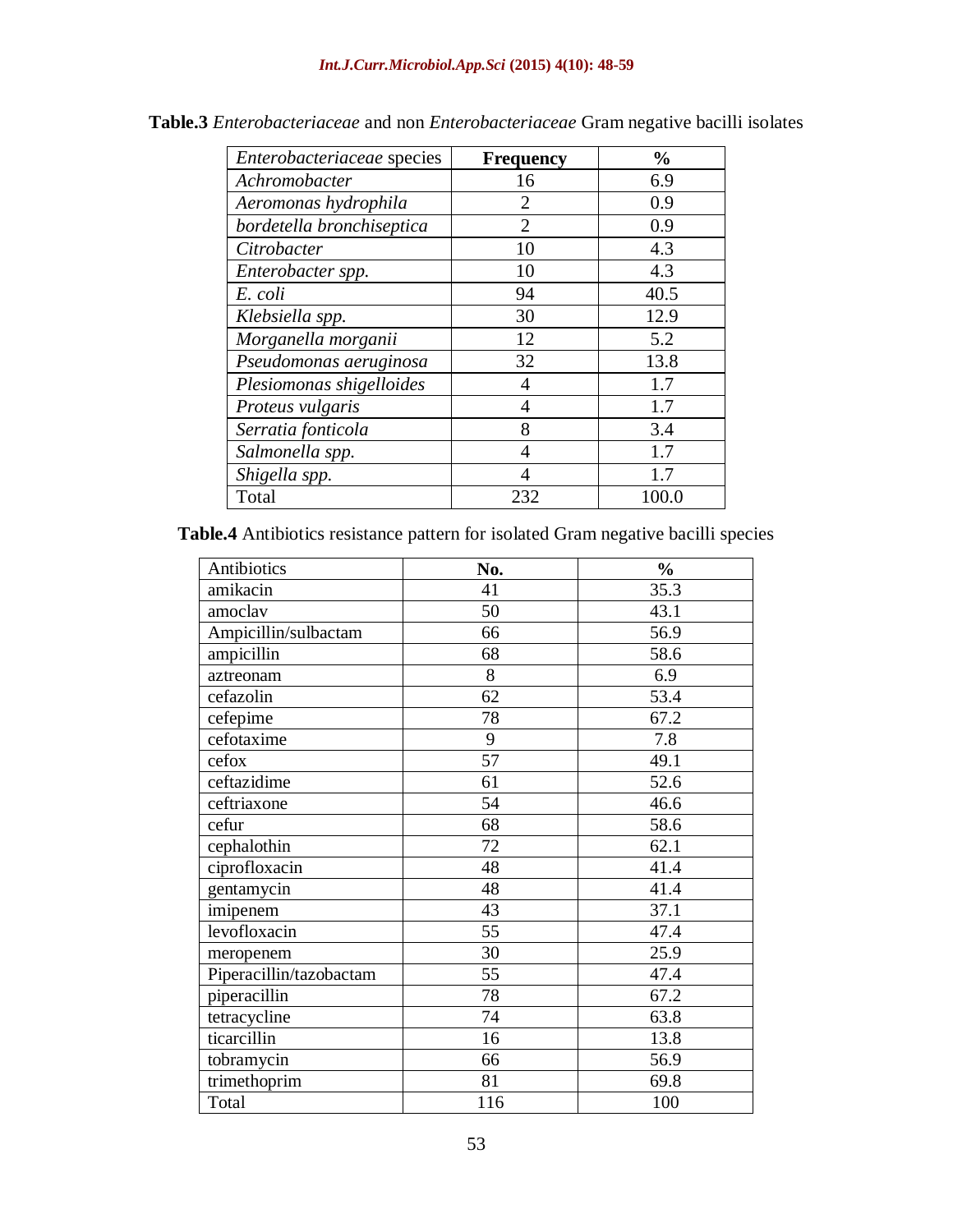|                      | <b>Pheno</b>   | <b>TEM</b> type | <b>SHV</b> type | <b>CTX-M</b> | mixed TEM   | <b>Negative for the</b> |
|----------------------|----------------|-----------------|-----------------|--------------|-------------|-------------------------|
| <b>Gram negative</b> | types          |                 |                 |              | and SHV     | studied genotypes       |
| bacilli species      |                |                 |                 |              | genotypes   | of ESBLs                |
|                      | No.            | No. (%)         | No. (%)         | No. $(\% )$  | No. $(\% )$ | No. $(\% )$             |
| Acinetobacter        | 12             | 2(16.7%)        | 5(41.7%)        | 3(25%)       | $0(0\%)$    | 2(16.7%)                |
| Aeromonas            | 2              | $0(0\%)$        | $0(0\%)$        | $0(0\%)$     | $2(100\%)$  | $0(0\%)$                |
| hydrophila           |                |                 |                 |              |             |                         |
| bordetella           | $\overline{0}$ | $0(0\%)$        | $0(0\%)$        | $0(0\%)$     | $0(0\%)$    | $0(0\%)$                |
| bronchiseptica       |                |                 |                 |              |             |                         |
| Citrobacter          | 4              | $0(0\%)$        | $0(0\%)$        | $0(0\%)$     | $0(0\%)$    | $4(100\%)$              |
| Enterobacter         | 8              | 2(25%)          | $1(12.5\%)$     | $0(0\%)$     | $0(0\%)$    | 5(62.5%)                |
| E. coli              | 28             | 18 (64.3%)      | $6(21.4\%)$     | $2(7.1\%)$   | $1(3.6\%)$  | $1(3.6\%)$              |
| K. pneumoniae        | 12             | $6(50\%)$       | 2(16.7%)        | 2(16.7%)     | $0(0\%)$    | 2(16.7%)                |
| Morganella           | $\overline{4}$ | $2(50\%)$       | 1(25%)          | $0(0\%)$     | $0(0\%)$    | 1(25%)                  |
| morganii             |                |                 |                 |              |             |                         |
| P. aeruginosa        | 12             | $0(0\%)$        | $1(8.3\%)$      | 2(16.7%)     | 2(16.7%)    | 7(58.3%)                |
| Serratia fonticola   | 4              | $0(0\%)$        | $4(100\%)$      | $0(0\%)$     | $0(0\%)$    | $0(0\%)$                |
| Salmonella spp.      | $\overline{2}$ | $0(0\%)$        | $0(0\%)$        | $2(100\%)$   | $0(0\%)$    | $0(0\%)$                |
| Total                | 88             | 30 (34.1%)      | 20(22.7%)       | 11(12.5%)    | 5(5.7%)     | 22(25%)                 |

# **Table.5** ESBLs among Gram negative bacilli species

**Table.6** Susceptibility pattern of ESBLs Gram negative bacilli species (88) to carbapenem, ciprofloxacin and aminoglycosides

| <b>Antibiotics</b>      |     | <b>Susceptibility</b> |
|-------------------------|-----|-----------------------|
|                         | No. | $\frac{6}{9}$         |
| Amikacin                | 44  | 50%                   |
| Ciprofloxacin           | 21  | 23.9%                 |
| Gentamycin              | 24  | 27.3%                 |
| Imipenem                | 44  | 50%                   |
| Levofloxacin            | 25  | 28.4%                 |
| Meropenem               | 44  | 50%                   |
| Tobramycin              | 40  | 45.5%                 |
| Trimethoprim            | 18  | 20.5%                 |
| Piperacillin/tazobactam | 8   | 9.1%                  |

Increase prevalence of hospital outbreaks due to ESBL-producing *Enterobacteriaceae* have been observed over the last few years [26, 28], The responsible strains are usually also have resistance to multiple antibiotics, including but not limited to ciprofloxacin, gentamycin, and aminoglycosides [5,57].

The present study confirms the presence of multiple antibiotics resistance to nonbetalactams, showing a marked resistance to ciprofloxacin among ESBLs producing strains. This may be explained by the location of ESBL genes on integrons containing promoters for the coordinated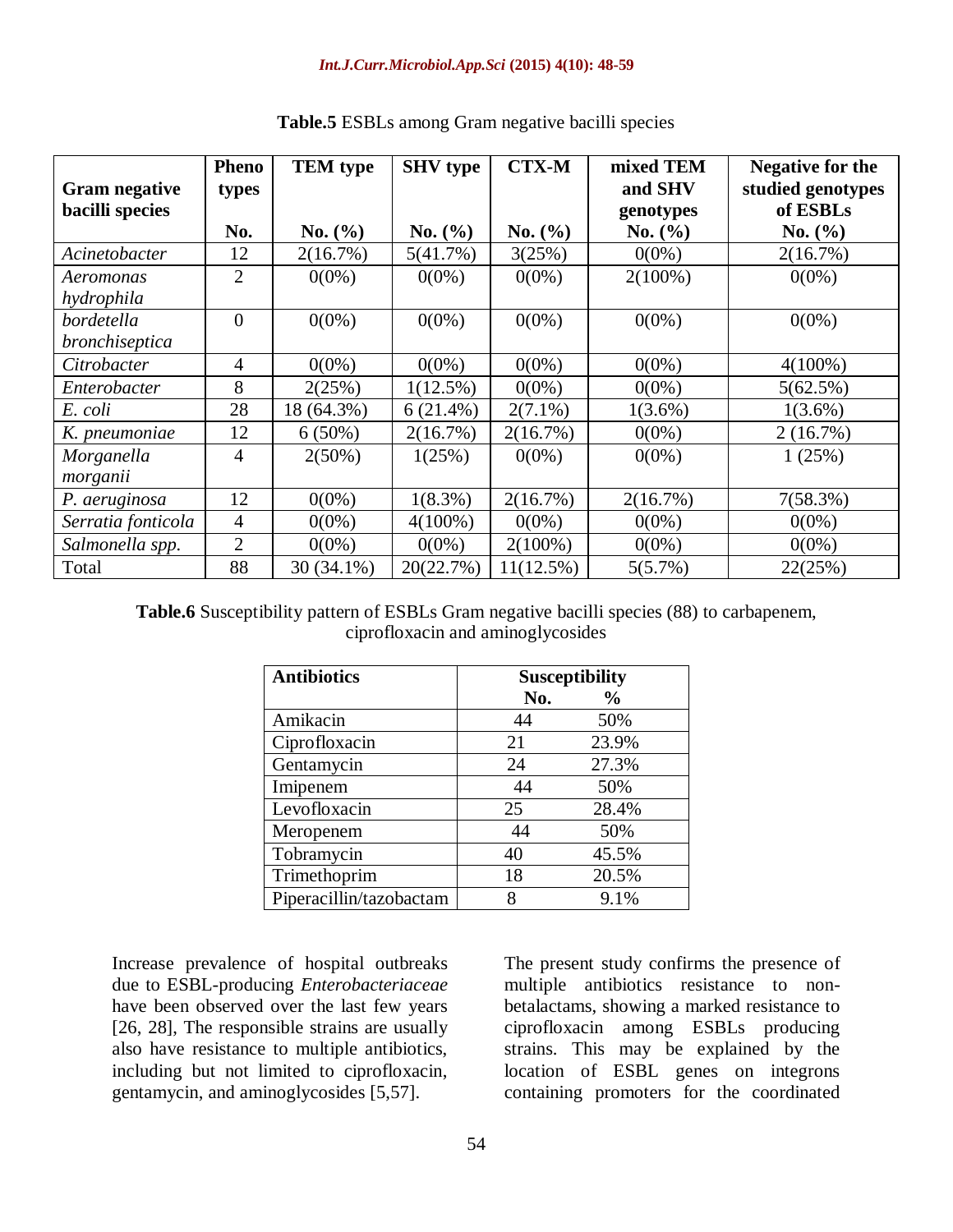expression of multiple resistance gene cassettes [58].

In our study, 50% of ESBL producing *Enterobacteriaceae* maintained susceptibility to imipenem. On the whole, resistance to aminoglycosides did not appear to be associated with the type of produced enzyme(s). Our data indicate that a valuable option for treatment is represented by amikacin, a bactericidal drug effective against 50% of strains.

However, lactam–betalactamase inhibitor combinations remained quite inactive against most isolates. The reduced activity of the combination against *E. coli* in hospitalized patients has already been reported [59].

The present study on *Enterobacteriaceae* assesses, for the first time, the breadth of the ESBL problem in Egypt by using classical bacteriological methods and molecular techniques for extended types of antibiotics in use. The finding of ESBLs resistance phenotypes and genotypes supports the hypothesis that clinical microbiology laboratory plays an important role in eradicating infections caused by ESBLs producing *Enterobacteriaceae.* So, it is clear from the results of our study that the use of amikacin alone or in combination with imipenem is effective in HAIs due to ESBLs producing *Enterobacteriaceae.*

# **References**

- 1.Livermore DM (1998) Betalactamasemediated resistance and opportunitiesfor its control. J. Antimicrob. Chemother. 41:25–41.
- 2.Livermore D M (1995). Betalactamases in laboratory and clinical resistance. Clin. Microbiol. Rev. 8: 557–584.
- 3.Cao V, Lambert T, Nhu DQ, Loan H K,

Hoang NK, Arlet G, and Courvalin P (2002) Distribution of extendedspectrum Betalactamases in clinicalisolates of *Enterobacteriaceae* in Vietnam. Antimicrob. Agents Chemother. 46:3739–3743.

- 4.Bradford P A (2001) Extended-spectrum Beta lactamases in the 21st century: characterization, epidemiology, and detection of this important resistancethreat. Clin. Microbiol. Rev. 14:933–951.
- 5.Leflon-Guibout V., Speldooren V, Heym B., and Nicolas-Chanoine M H (2000) Epidemiological survey of amoxicillinclavulanate resistance and correspondingmolecular mechanisms in *Escherichia coli* isolates in France: newgenetic features of *bla*TEM genes. Antimicrob. Agents Chemother. 44:2709–2714.
- 6-Philippon A, Arlet G., and. Jacoby G A (2002) Plasmid-determined AmpCtype Betalactamases. Antimicrob. Agents Chemother. 46:1–11.
- 7.Bou, G., Cartelle M, Tomas M, Canle D, Molina F, Moure R, Eiros J M, and Guerrero. A (2002) Identification and broad dissemination of the CTXM- lactamase in different *Escherichia coli*  strains in the northwest areaof Spain. J. Clin. Microbiol. 40:4030–4036.
- 8.Girlich, D., Poirel L, Leelaporn A, Karim A., Tribuddharat C, Fennewald M, and.Nordmann P. (2001). Molecular epidemiology of the integronlocated VEB-1 extended-spectrum Beta lactamase in nosocomial enterobacterialisolates in Bangkok, Thailand. J. Clin. Microbiol. 39:175– 182.
- 9.Chanawong A F 'Zali H M, Heritage J, Xiong J H, and. Hawkey P M (2002) Three cefotaximases, CTX-M-9, CTX-M-13, and CTX-M-14, among*Enterobacteriaceae* in the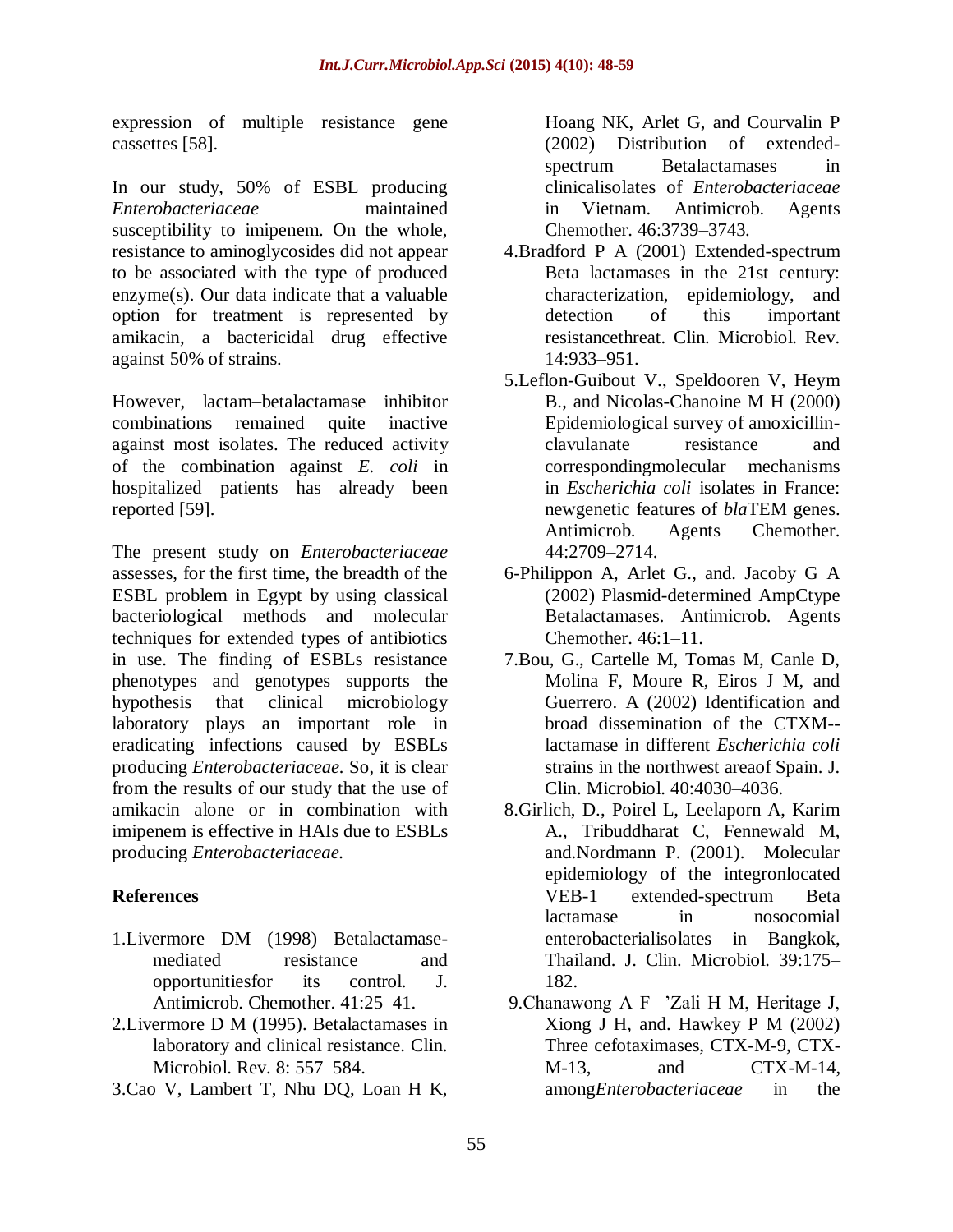People's Republic of China. Antimicrob. Agents Chemother. 46:630–637.

- 10.Moland E S., Black J A, Hossain A, Hanson N D, Thomson K S, and Pottumarthy S. (2003) Discovery of CTX-M-like extended spectrum betalactamasesin *Escherichia coli* isolates from five U.S. states. Antimicrob. AgentsChemother. 47:2382–2383.
- 11. Saladin MV, Cao T, Lambert T, Donay JL, Herrmann Z. Ould-Hocine,C, Verdet F, Delisle, Philippon A, and Arlet G. (2002) Diversity of CTX-M Beta lactamases and their promoter regions from from *Enterobacteriaceae*isolated in three Parisian hospitals. FEMS Microbiol. Lett. 209:161–168.
- 12.Coudron, PE. Molland ES. and Sanders CC (1997) Occurrence and detection of extended-spectrum Betalactamases in members of the family *Enterobacteriaceae*at a Veterans Medical Center: seek and you may find. J. Clin. Microbiol. 35:2593–2597.
- 13.Franceschini N., Perilli M, Segatore B, Setacci D, Amicosante G, Mazzariol A, and Cornaglia G (1998) Ceftazidime and aztreonam resistance in*Providencia stuartii*: characterization of a natural TEM-derived extendedspectrum beta-lactamase, TEM-60. Antimicrob. Agents Chemother. 42:1459–1462.
- 14.Jacoby G A, and. Medeiros. A A (1991) More extended-spectrum Betalactamases. Antimicrob. Agents Chemother. 35:1697–1704.
- 15.Tzelepi E G, Panagiota D, Sofianou V, Loukova A., Kemerglou, and Tsakris A (2000) Detection of extendedspectrum Betalactamases in clinical isolatesof *Enterobacter cloacae* and *Enterobacter aerogenes*. J. Clin. Microbiol. 38:542–546.
- 16.Babini G., and Livermore D M (2000) Antimicrobial resistance amongst*Klebsiella* spp. from intensive care units in southern and western Europe in1997–1998. J. Antimicrob. Chemother. 45:183–189.
- 17.Kaye K S., Fraimow H S, and Abrutyn E (2000) Pathogens resistant toantimicrobial agents. Epidemiology, molecular mechanisms, and clinicalmanagement. Infect. Dis. Clin. North Am. 14:293–319.
- 18.Luzzaro F M. Perilli R., Migliavacca G, Lombardi P, Micheletti A, Agodi S, Stefani G, Amicosante, and Pagani L (1998) Repeated epidemics causedby extended-spectrum beta-lactamaseproducing *Serratia marcescens* strains. Eur. J. Clin. Microbiol. Infect. Dis. 17:629–636.
- 19.Schiappa DA., Haiden M K, Matushek M G, Hashemi F N, Sullivan J, Miyashiro K Y, Quinn J P, Weinstein R A, and Trenholme G M (1996) Ceftazidimeresistant *Klebsiella pneumoniae* and *Escherichia coli* bloodstreaminfection: a case-control and molecular epidemiologic investigation. J. Infect. Dis. 174:529–536
- 20.Emery C L, and Weymouth L A (1997) Detection and clinical significance of extended-spectrum Beta lactamases in a tertiary-care medical center. J. Clin. Microbiol. 35:2061–2067
- 21.National Committee for Clinical Laboratory Standards. (2000). Methods for dilution antimicrobial susceptibility tests for bacteria that grow aerobically, 5th ed. Approved standard M7–A5. National Committee for Clinical LaboratoryStandards, Wayne, Pa.
- 22.Tenover F C, Mohammed M J, Gorton T S, and. Dembek Z F (1999) Detection and reporting of organisms producing extended-spectrum Beta lactamases: survey of laboratories in Connecticut.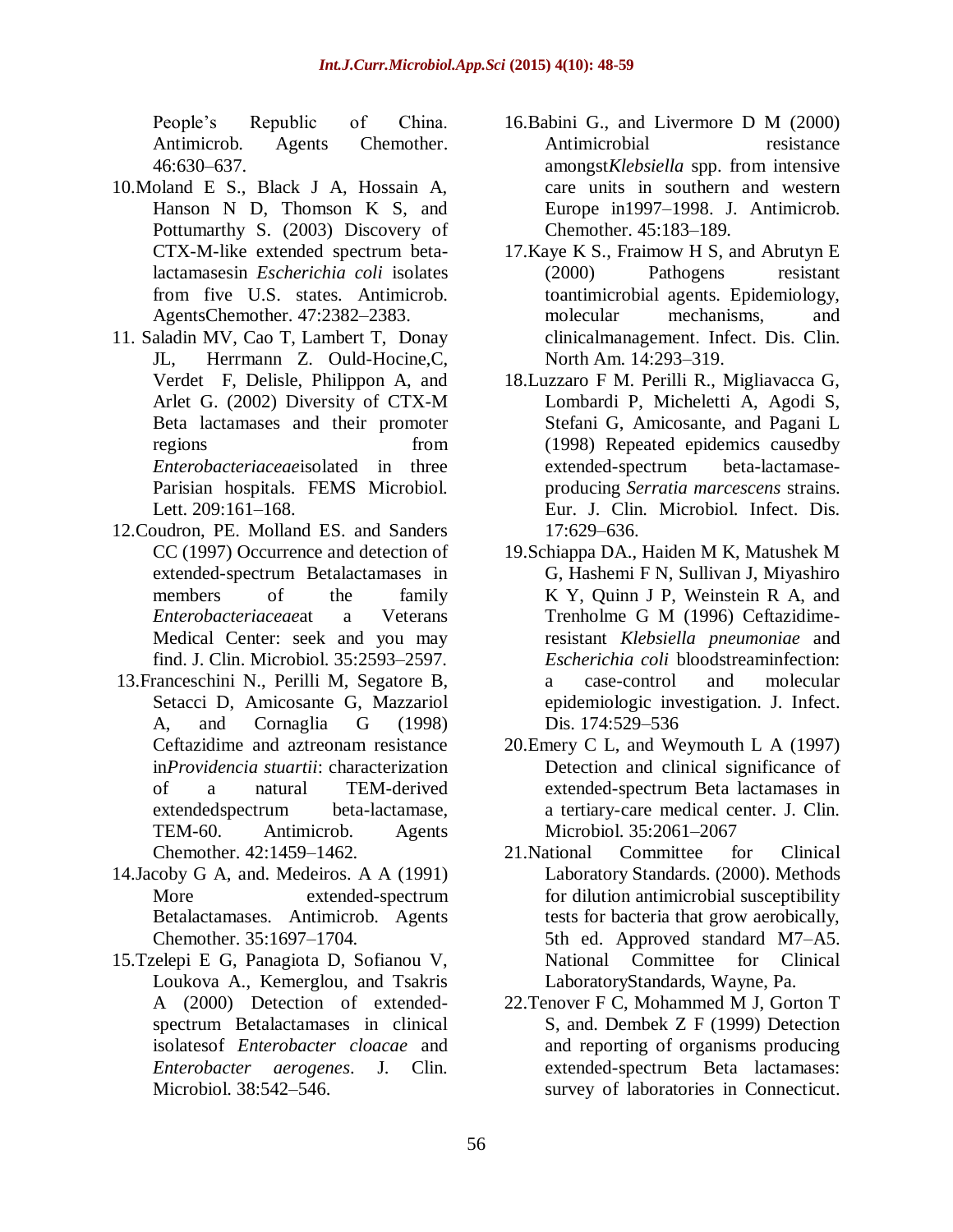J. Clin. Microbiol. 37:4065–4070.

- 23.Jacoby G. A., and. Medeiros A A (1991) More extended-spectrum Beta lactamases. Antimicrob. Agents Chemother. 35:1697–1704.
- 24.Rahal J J (2000). Extended-spectrum Beta-lactamases: how big is the problem? Clin. Microbiol. Infect.  $6(2):2-6.$
- 25.Peleg AY, Hooper DC (2010) Hospital-Acquired Infections Due to Gram-Negative Bacteria.*The New England journal of medicine* ;362(19):1804- 1813. 26-Kung HC, Hoyert DL, Xu J, Murphy SL (2008). Deaths: final data for 2005. Natl Vital Stat Rep. ;56:1– 120.
- 27.Chopra I, Schofield C, Everett M, et al (2008). Treatment of health-careassociated infections caused by Gramnegative bacteria: a consensus statement. Lancet Infect Dis.;8:133– 139.
- 28.Sader HS, Gales AC, Pfaller MA, Mendes RE, Zoccoli C, Barth A, et al (2001) Pathogen frequency and resistance patterns in brazilian hospitals: summary of results from three years of the SENTRY Antimicrobial Surveillance Program. Braz J Infect Dis; 5:200-214.
- 29.Freitas ALP, Machado DP, Soares FS, Barth AL (2003). Extended-Spectrum β-lactamases in *Klebsiella* spp. And *Escherichia coli* obtained in a Brazilian teaching

Hospital: detection, prevalence and molecular typing. Braz J Microbiol; 34:344-348.

30.Jones RN, Pfaller MA (2003) Antimicrobial activity against strains of *Escherichia coli* and *Klebsiella* spp. with resistance phenotypes consistent with extended-spectrum β-lactamases in Europe. Clin Microbiol Inf; 9:708- 712.

- 31[.Bouchillon SK,](http://www.ncbi.nlm.nih.gov/pubmed?term=Bouchillon%20SK%5BAuthor%5D&cauthor=true&cauthor_uid=15288309) [Johnson BM,](http://www.ncbi.nlm.nih.gov/pubmed?term=Johnson%20BM%5BAuthor%5D&cauthor=true&cauthor_uid=15288309) [Hoban](http://www.ncbi.nlm.nih.gov/pubmed?term=Hoban%20DJ%5BAuthor%5D&cauthor=true&cauthor_uid=15288309)  [DJ,](http://www.ncbi.nlm.nih.gov/pubmed?term=Hoban%20DJ%5BAuthor%5D&cauthor=true&cauthor_uid=15288309) [Johnson JL,](http://www.ncbi.nlm.nih.gov/pubmed?term=Johnson%20JL%5BAuthor%5D&cauthor=true&cauthor_uid=15288309) [Dowzicky MJ,](http://www.ncbi.nlm.nih.gov/pubmed?term=Dowzicky%20MJ%5BAuthor%5D&cauthor=true&cauthor_uid=15288309) [Wu](http://www.ncbi.nlm.nih.gov/pubmed?term=Wu%20DH%5BAuthor%5D&cauthor=true&cauthor_uid=15288309)  [DH,](http://www.ncbi.nlm.nih.gov/pubmed?term=Wu%20DH%5BAuthor%5D&cauthor=true&cauthor_uid=15288309) [Visalli MA,](http://www.ncbi.nlm.nih.gov/pubmed?term=Visalli%20MA%5BAuthor%5D&cauthor=true&cauthor_uid=15288309) [Bradford PA](http://www.ncbi.nlm.nih.gov/pubmed?term=Bradford%20PA%5BAuthor%5D&cauthor=true&cauthor_uid=15288309) (2004) Determining incidence of extended spectrum beta-lactamase producing *Enterobacteriaceae*, vancomycinresistant Enterococcus faecium and methicillin-resistant Staphylococcus aureus in 38 centres from 17 countries: the PEARLS study 2001-2002. Int J Antimicrob Agents.; 24(2):119-24.
- 32.Bradford PA (2001). Extended-spectrumβ-lactamases in the 21st century: caracterização, epidemiology, and detection of this important resistance threat. Clin Microbiol Rev; 14:933-951
- 33.Paterson DL, Bonomo RA (2005). Extended-spectrum β-lactamases: a clinical update. Clin Microbiol Rev; 18:657-686.
- 34.Hidron AI, Edwards JR, Patel J, et al (2009). NHSN annual update: antimicrobial-resistant pathogens associated with healthcare-associated infections: annual summary of data reported to the National Healthcare Safety Network at the Centers for Disease Control and Prevention, 2006– 2007.Infect Control Hosp Epidemiol. 2008; 29:996–1011
- 35.Gaynes R, Edwards JR (2005) Overview of nosocomial infections caused by gram-negative bacilli. Clin Infect Dis.; 41:848–854.
- 36.Jarvis WR (2007). The Lowbury Lecture: the United States approach to strategies in the battle against healthcareassociated infections, 2006: transitioning from benchmarking to zero tolerance and clinician accountability Hosp Infect. ; 65 (2):3– 9.
- 37.Souli M, Galani I, Giamarellou H (2008). Emergence of extensively drugresistant and pan drug-resistant Gramnegative bacilli in Europe. Euro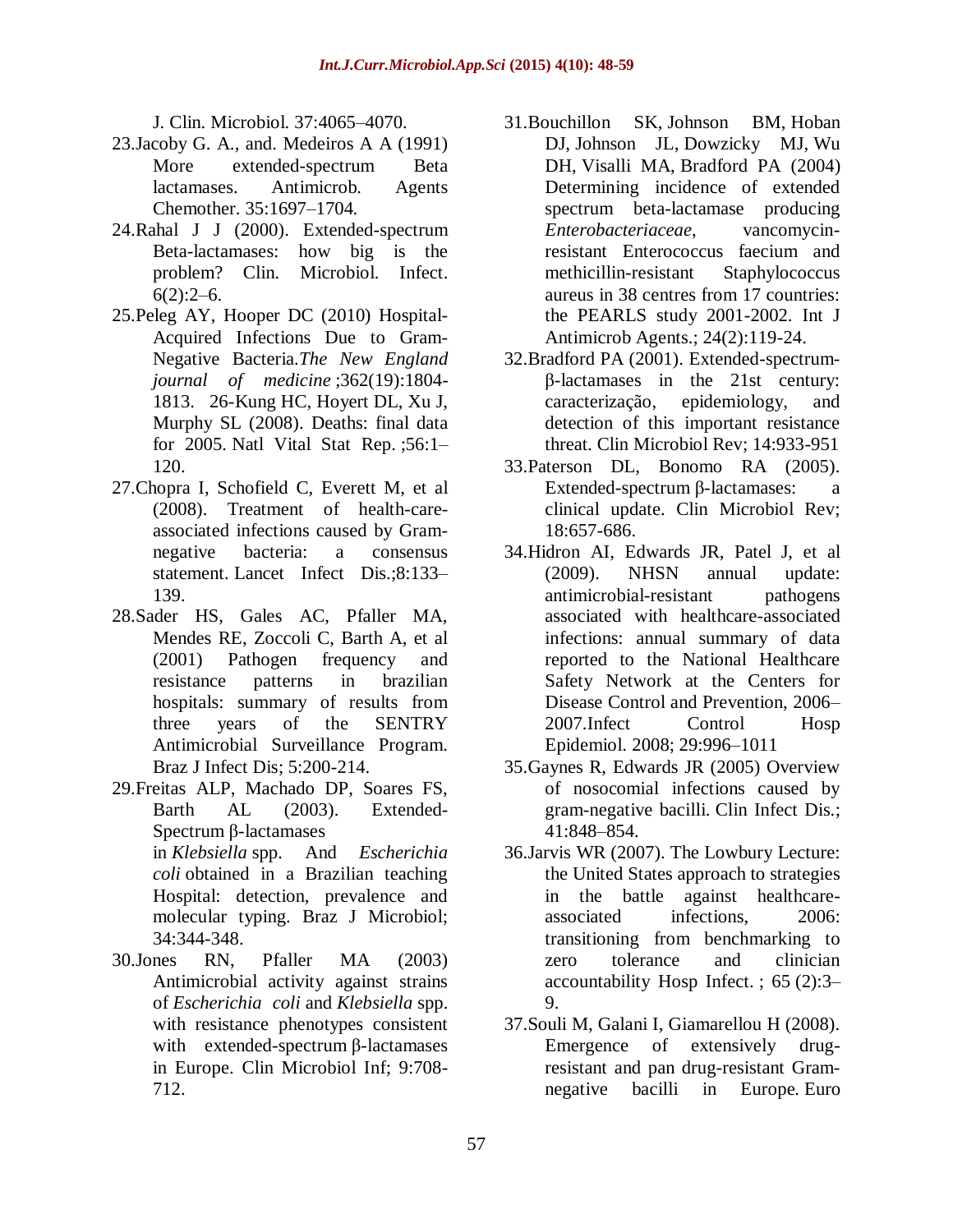Surveill.;13(47):19045.

- 38.Colodner R, Rock W, Chazan B, et al (2004) Risk factors for the development of extended-spectrum beta-lactamase-producing bacteria in nonhospitalized patients. Eur J Clin Microbiol Infect Dis.; 23(3):163–167.
- 39.Tham J, Odenholt I, Walder M, Brolund A, Ahl J, Melander E (2010) Extended-spectrum beta-lactamaseproducing Escherichia coli in patients with travellers' diarrhea. Scand J Infect Dis.; 42(4):275–280.
- 40.Tangden T, Cars O, Melhus A, Lowdin E (2010). Foreign travel is a major risk factor for colonization with Escherichia coli producing CTX-Mtype extended-spectrum betalactamases: a prospective study with Swedish volunteers. Antimicrob Agents Chemother. ; 54(9):3564–3568.
- 41.Pitout JD, Laupland KB (2008) Extended-spectrum beta-lactamaseproducing *Enterobacteriaceae*: an emerging public-health concern. Lancet Infect Dis.; 8(3):159– 166.
- 42.Ben-Ami R, Rodriguez-Bano J, Arslan H, et al (2009) A multinational survey of risk factors for infection with extended-spectrum beta-lactamaseproducing *Enterobacteriaceae* in nonhospitalized patients. Clin Infect Dis.; 49(5):682–690.
- 43.Lytsy B, Sandegren L, Tano E, Torell E, Andersson DI, Melhus A (2008) The first major extended-spectrum betalactamase outbreak in Scandinavia was caused by clonal spread of a multiresistant Klebsiella pneumoniae producing CTX-M– 15. APMIS. ;116(4):302–308.

44.Fang H, Ataker F, Hedin G, Dornbusch

K (2008) Molecular epidemiology of extended-spectrum beta-lactamases among *Escherichia coli* isolates

collected in a Swedish hospital and its associated health care facilities from 2001 to 2006. J Clin Microbiol; 46:707-712.

- 45.Lewis JS, Herrera M, Wickes B, Patterson JE, Jorgensen JH (2007) First Report of the Emergence of CTX-M-Type Extended-Spectrum β-Lactamases (ESBLs) as the Predominant ESBL Isolated in a U.S. Health Care System. Antimicrob Agents Chemother; 51:4015-4021.
- 46.Andersson H, Lindholm C, Iversen A, et al (2012) Prevalence of antibioticresistant bacteria in residents of nursing homes in a Swedish municipality: healthcare staff knowledge of and adherence to principles of basic infection prevention.Scand J Infect Dis. ;44(9):641-649
- 47.Bonnet R, Dutour C, Sampaio JLM, Chanal C, Sirot D, Labia R, et al (2001) Novel cefotaximase (CTX-M-16) with increased catalytic efficiency due to substitution Asp-2403Gly. Antimicrob Agents Chemother; 45:2269-2275.
- 48.Livermore DM, Brown DFJ (2001) Detection of β-lactamases-mediated resistance. J Antimicrob Chemother; 48:59-64.
- 49.Pitout JDD, Church DL, Gregson DB, Chow BL, McCracken M, Mulvey MR, et al (2007). Molecular epidemiology of CTX-Mproducing *Escherichia coli* in the Calgary Health Region: emergence of CTX-M-15-producing isolates. Antimicrob Agents Chemother; 51:1281-1286.
- 50.Canton R, Coque TM (2006) The CTX-M β-lactamase pandemic. Curr Opin Microbiol; 9:466-475.
- 51.Bonnet R, Sampaio JLM, Labia R, Champs C, Sirot D, Chanal C, et al